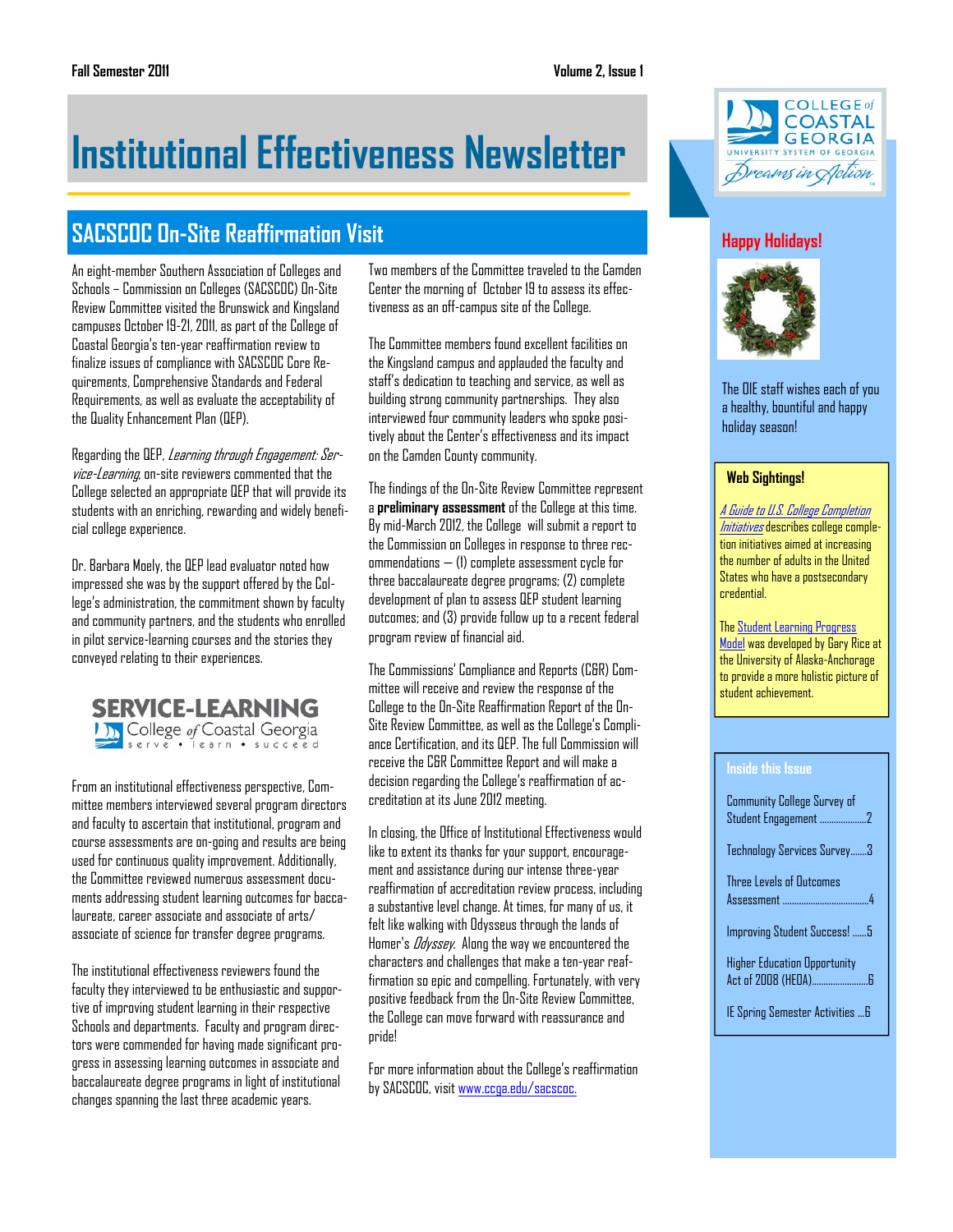# Surveying CCGA



#### **What does this all really mean?**

There are several areas that can benefit from corrective actions. These items are currently being addressed and actions have already been put in place.

#### **Affording Education**

- $\Box$  Expanded scholarship offerings
- $\Box$  Improved financial aid counseling

#### **Career Services Opportunities**

- $\Box$  Initiatives to educate students
- Majors Expo
- College Success Seminar course
- Career Fair

#### **Feedback from Instructors**

 $\Box$  Early alert system



# **Community College Survey of Student Engagement**

The Community College Survey of Student Engagement (CCSSE) is an initiative of The Center for Community College Student Engagement. It provides information about effective educational practices in community colleges and assists institutions in using that information to promote improvements in student learning and persistence. The Center's goal is to provide member colleges with results that can be used to inform decision making and target institutional improvements. CCSSE was disseminated on campus for the final time in Spring Semester 2011. With the College expanding as a **comprehensive undergraduate institution**, the Office of Institutional Effectiveness is moving to the National Survey on Student Engagement (NSSE) with a scheduled inaugural disseminated in Spring Semester 2012.

## **What areas does the survey focus?**

The five CCSSE benchmarks are (1) Active and Collaborative Learning; (2) Student Effort; (3) Academic Challenge; (4) Student-Faculty Interaction; and (5) Support for Learners.

## **How did we do?**

CCGA performed better in all benchmarks to comparable small colleges, However, when reviewing aspects of lowest student engagement, CCGA obtained a lower score for *frequency of career counseling services* and *prompt feedback* from instructors. In comparison to the sample of small colleges, CCGA performed better in all benchmarks, but obtained the lowest difference under "Support for Learners" — a lower score was received for *providing the support* needed to afford your education.



In comparison with results from the 2008 CCSSE survey, CCGA improved in all benchmarks. ...

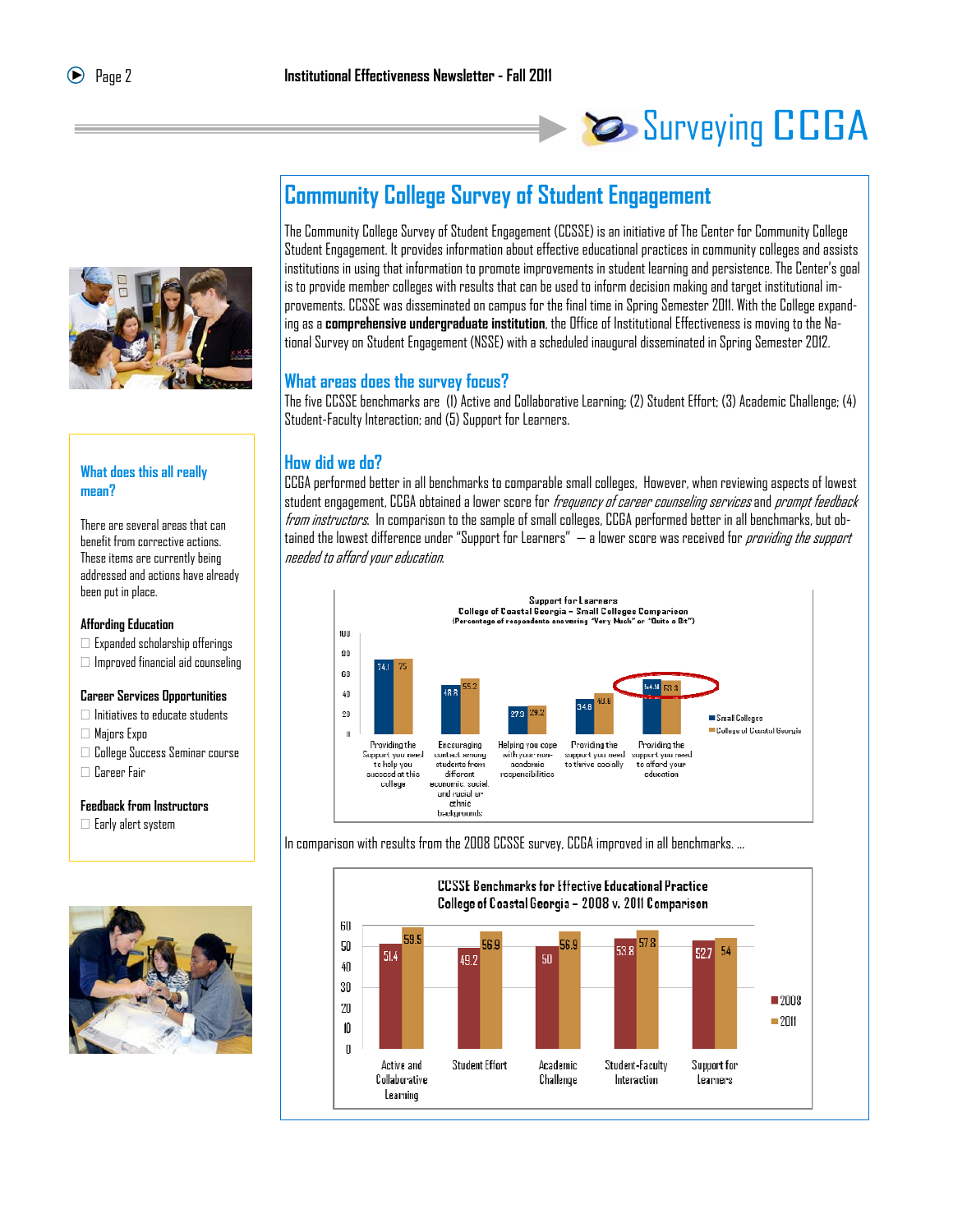# **Technology Services Survey**

President Valerie Hepburn appointed a Technology Advisory Committee (TAC) to survey the campus community on major campus IT needs and make recommendations to the President's Cabinet to better align IT services with campus needs. As part of this needs assessment, an online survey was created and made available to faculty, staff and students in September 2011. In terms of participants, 164 (61%) faculty and staff and 371 (11%) students completed the survey. As an incentive for taking the survey, two winners were drawn for two \$100 bookstore gift certificates — **Cary Knapp** (Information Commons) and **Michael Johnston** (AS Pre-Engineering). Congratulations, Cary and Michael!

## **Themes and Challenges**

A number of themes and challenges emerged from the review of needs assessment data from faculty, staff and students. It is clear that the College community is concerned about the current state of technology and its impact on their academic and professional work. Generally, those surveyed indicated that the College has systems that work, but not as well as needed. Although many survey respondents thought the College has done admirably utilizing technology, given limited resources, there was general recognition that we needed to create an institutional culture that is "very proactive in finding ways of integrating technology" throughout the Brunswick and Kingsland campuses and delivering technology services. Based on a review of data produced by this technology needs assessment, a few key strategic challenges were raised and outlined below.

## Equitable distribution of technology and services across all campuses

Technology and technology support were seen as inconsistent across the main campus and the Camden Center. Additionally, students suggested obtaining more computers, as well as printers, especially for the Coffin Building; adding computers at the Camden Center; improving access to the wireless network; increased computer lab hours; and 24-hour online tutor support.

#### Incorporating technologies into the classroom

The need to expand and fully integrate technology into the work processes of faculty, students, and staff was repeatedly raised as a theme. A concurrent theme was the need for our work to drive the use of technology, rather than technology driving the work. Faculty and students talked about the need for faculty to expand the use of technology in teaching and called for more instructional design and support to assist faculty in doing so.

## Integration and interoperability

One of the most common themes was the need for improved integration and interoperability among existing College technologies and services, including a single sign-on capability. A few faculty and staff suggested adoption of campus standards when addressing hardware and software purchases, web publishing, and data and information sharing.

## Ease and Accessibility

The need to provide secure, anytime, anywhere access to IT services was a recurring theme. Students in particular want easy and fast access to email, folders and files. As one student noted and recommended, "When I am off campus, I have a terrible time trying to log on to COAST. I have a MAC and the majority of the time COAST will not load on my computer. So an upgrade to the systems working on both MAC computers and Microsoft would be AWESOME!"



## Improving College Web Presence

Another recurring theme was the need to improve the College's web presence. Students and faculty requested easier navigation and interactive that was dynamic and consistent across Schools and departments. Faculty requested a content management system; support for departmental websites; creation of standards, guidelines; and increased bandwidth for faculty, staff and students to develop their own websites.

## Improving and expanding IT support and training

The need to provide consistent and responsive technology support to faculty, students, and staff, including expanded training opportunities were recurring themes. Faculty, staff and students repeatedly expressed the need for more technology training, including Windows 7 and Microsoft Office 2010.

## **Next Steps**

To move the College forward in addressing key technology services issues and challenges, the TAC will be making a series of recommendations to the President's Cabinet regarding ways to better align IT services with campus needs. Additionally, a technology services strategic plan will be drafted and shared with the campus community in Spring Semester 2012. *Online survey results will be released in January 2012 on the IE Intranet website.* 

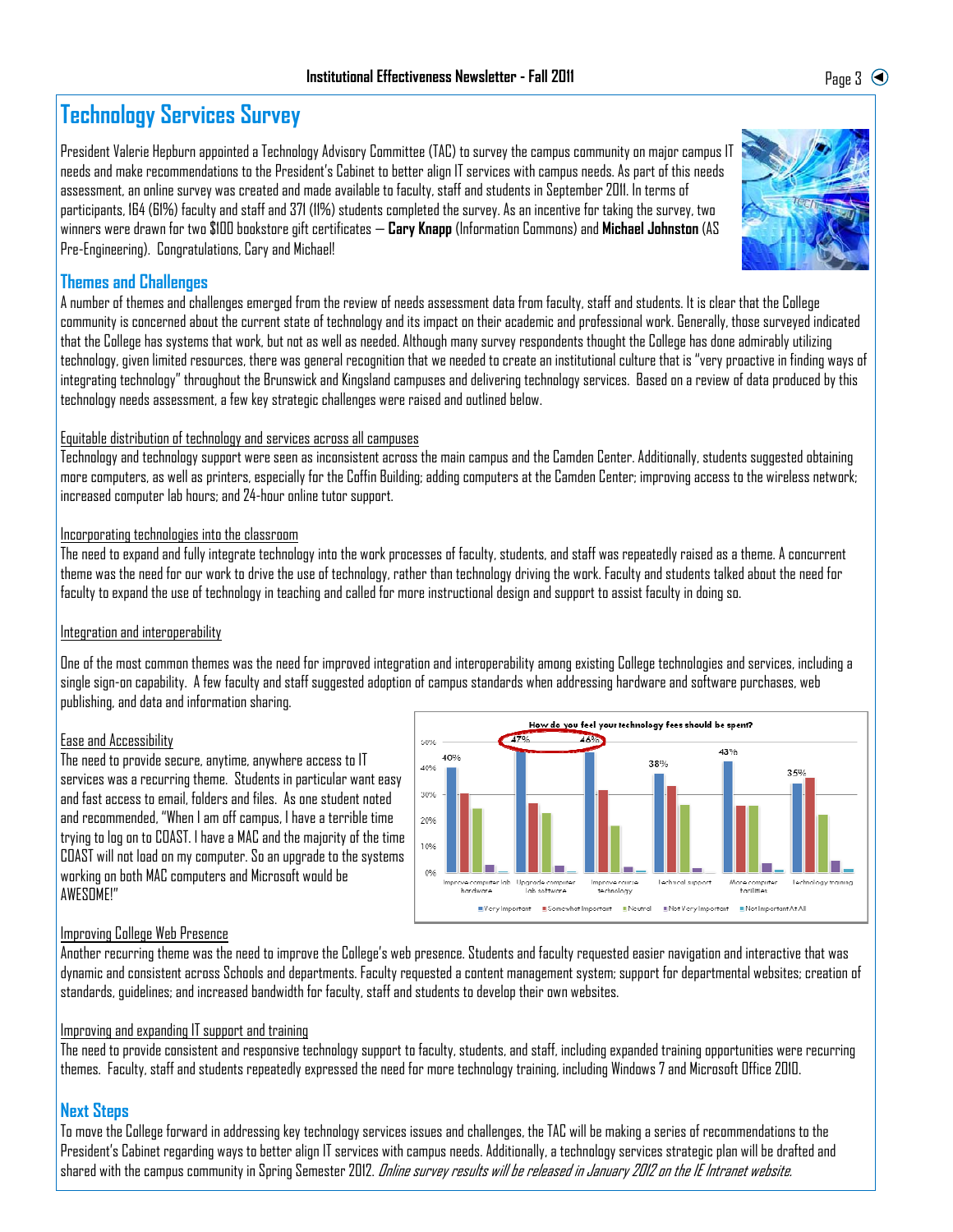

# **Assessment CORNER**

# **Three Levels of Outcomes Assessment**

#### **Institutional Learning Outcomes**

The College has established the following institutional learning outcomes for the general education core curriculum. Upon successful completion of the degree requirements, students will exhibit the following competencies:

#### **Critical-Creative Thinking/Problem Analysis**

Students will demonstrate higher levels of critical-creative thinking by analyzing problems, identifying viable solutions when possible, and defending choices of solutions;

**Communication**

Students will demonstrate the ability to communicate effectively (in written, oral, visual, electronic and non-verbal forms);

#### **Informational Access/Literacy**

Students will demonstrate the ability to access, retrieve, evaluate, and utilize information from various sources;

#### **Mathematical**

Students will demonstrate mathematical competencies and problemsolving skills;

**Scientific**

Students will demonstrate an understanding of basic scientific concepts and the scientific method and utilize laboratory procedures to observe natural phenomena; and

#### **Global-Level Aesthetic, Cultural and Social** Students will identify important ideas, persons, and paradigms within the humanities and social sciences in a global environment

In Fall Semester 2011, the College implemented a modified comprehensive assessment plan for the general education core curriculum to review / assess two of the six core outcomes every three years.

## **Program Learning Outcomes**

The College has an ongoing review process based on learning outcomes for baccalaureate and associate degree programs.

For **baccalaureate** degree programs, the College engages in a biennial planning and evaluation process, utilizing one full year to gather and evaluate assessment data and another full year to write the assessment plan and, with input from departmental faculty, make recommendations for improvements in student learning and teaching effectiveness.



All **career associate** degrees hold program-based accreditation. The specialized accreditation process for each of these programs requires faculty to gather and analyze program data to demonstrate achievement of educational program outcomes. Additionally, internal assessments are performed by each area on an annual basis to assess the extent of outcome achievement and identify appropriate programmatic changes to curriculum, methodology, technology, or learning environment based on the findings. Each assessment of student learning outcomes at the program level identifies (a) linkage between program and College mission, (b) intended student learning outcomes, (c) means of assessment and criteria for success, (d) summary of data collected, and (e) the use of results.

According to the USG Board of Regents Policy Manual, "All AA and AS degrees shall be transfer degrees leading to the baccalaureate degree, with the area of study determining which degree is awarded. Other than the distinction between the AA and AS designation, these degrees carry no indication of the student's area of study [major]." For this reason, the College had not considered additional learning outcomes targeted to specific **AA** and **AS for transfer** programs, relying instead on general education outcomes to measure student learning performance. However, as part of the current revisions to the USG Core Curriculum (Areas A-E), supplying students with a broad background in general education by offering courses in humanities/fine arts, social/behavioral sciences, and natural science/ mathematics, USG academic advisory committees will specify learning outcomes for each Area F (lower division major requirements; 18 semester hours). According to the USG , "… these learning outcomes will be at the collegiate level and provide an appropriate base for later learning outcomes in the relevant degree program. …"

The completion of all Area F student learning outcomes is scheduled to occur in academic year 2011-12. However, as of Spring Semester 2011, USG academic advisory committees for Anthropology, Sociology, Social Work, Mathematics, and Philosophy had submitted and received approval for Area F student learning outcomes. In Summer Session 2011, College AA/AS programs in Sociology, Mathematics and Philosophy began completing the first part of their educational program assessment plans.

## **Course Learning Outcomes**

All courses follow a master course syllabus template that contains the entire standard course related information, as well as the course level student learning outcomes. Those courses using an assessment rubric are supported with instructor-specific guidelines to allow evaluation of student outcome. Rubrics are linked to the course level student learning outcomes, which in turn are associated with the program level student learning outcomes, and then mapped to the institutional student learning outcomes.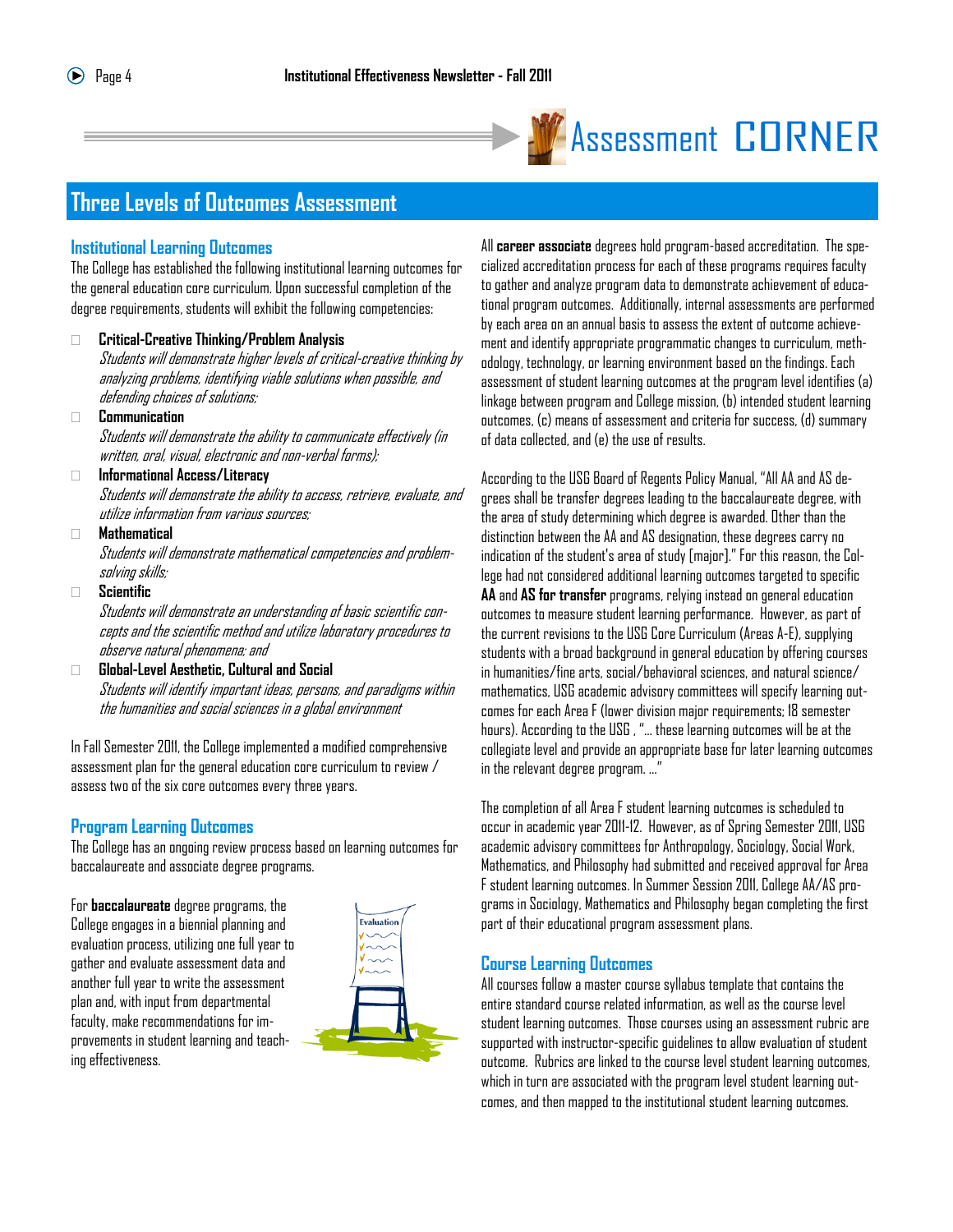# **Improving Student Success!**

The College is a vastly different place than it was two years ago and its transformation plans anticipate even more change over the next few years. Nonetheless, findings from recent student retention assessments have been instructive in identifying where improvements should be targeted. The following student success initiatives are playing an important role in addressing retention, progression and graduation issues.

An **Early Alert** system, which includes faculty submission of student progress three weeks into the term, was implemented Spring Semester 2011. All students receive an email from the Assistant Vice President for Academic Services and all students identified as performing less than satisfactorily receive calls from the Center for Academic Advising staff. Referrals are made to faculty, tutoring, and other services on campus, as appropriate.

The **Academic Tutoring and Instruction Center** (ATTIC) provides face-to-face, walk-in tutoring in most academic areas. It also offers student access to Tutor.com, a 24/7 on-line tutoring program. The usage of Tutor.com has grown to more than 2500 requests per semester. The ATTIC also coordinates an expanding **Supplemental Instruction** program which is currently focusing on Learning Support courses and regular courses which have high D,F, W rates and expanded in Spring Semester 2012.

A grant from the Zeist Foundation helped establish the **Center for Academic Success** (CAS). Housed in the ATTIC, CAS has provided for an increase in the number of Supplemental Instruction Leaders and classes supported. The grant also provides for the creation of a program designed to offer support and assistance to baccalaureate students who are firstgeneration college students, come from economically disadvantaged homes, and/or who have disabilities. Assessment of this program will include a review of grades at the end of each term, surveys of students and mentors, focus groups, and retention data.

#### The **Complete College America**

**Grant** has enabled the College, one of two USG partner institutions, to accelerate a comprehensive redesign of the teaching strategies of Learning Support (LS) courses in order to improve the quality of LS, the pace at which students move out of LS courses, and the success they achieve in regular college courses. Courses in all three LS areas – English, mathematics, and reading – will be taught using either a modular approach, an accelerated learning approach, or (in the case of English), both. Student success is being monitored in pilot sections of Reading and English courses using the Accelerated model, and initial reports are very positive.

#### **The Center for Academic Ad-**

**vising** (CAA) is responsible for advising all Undeclared and General Studies students and collaborating with the Center for Career Services on programs in

support of helping students identify appropriate academic majors. Effective advising by faculty requires the professional support of the Center for Academic Advising to ensure quality and relevance. The CAA now provides initial professional development to new faculty advisors in addition to ongoing development opportunities for all faculty advisors. Faculty members provide feedback about the effectiveness of each training opportunity.

As of Fall Semester 2011, there were 11 **Learning Community**  members living in the new student residence hall. In an effort to assess retention, mid-term and final grades will be reviewed at the end of each term, comparing persistence rates for Learning Community members and non -members. The Office of Academic Services will work with Student Affairs to review the success and retention of these students and plan the expansion of Learning Communities and student participants for Fall Semester 2012.

This Fall Semester, approximately 178 students are participating in eight service-learning courses. Additionally, the 26 CCGA 1101 courses with 532 students enrolled placed an emphasis on introducing service-learning to these entering students. Going forward, the number of servicelearning courses will increase and more faculty and students will be involved in this exciting academic initiative.



#### **Did you know?**

In addition to the College of Coastal Georgia, Georgia Gwinnett is the only other USG institution selected to participate in the Complete College America Grant.